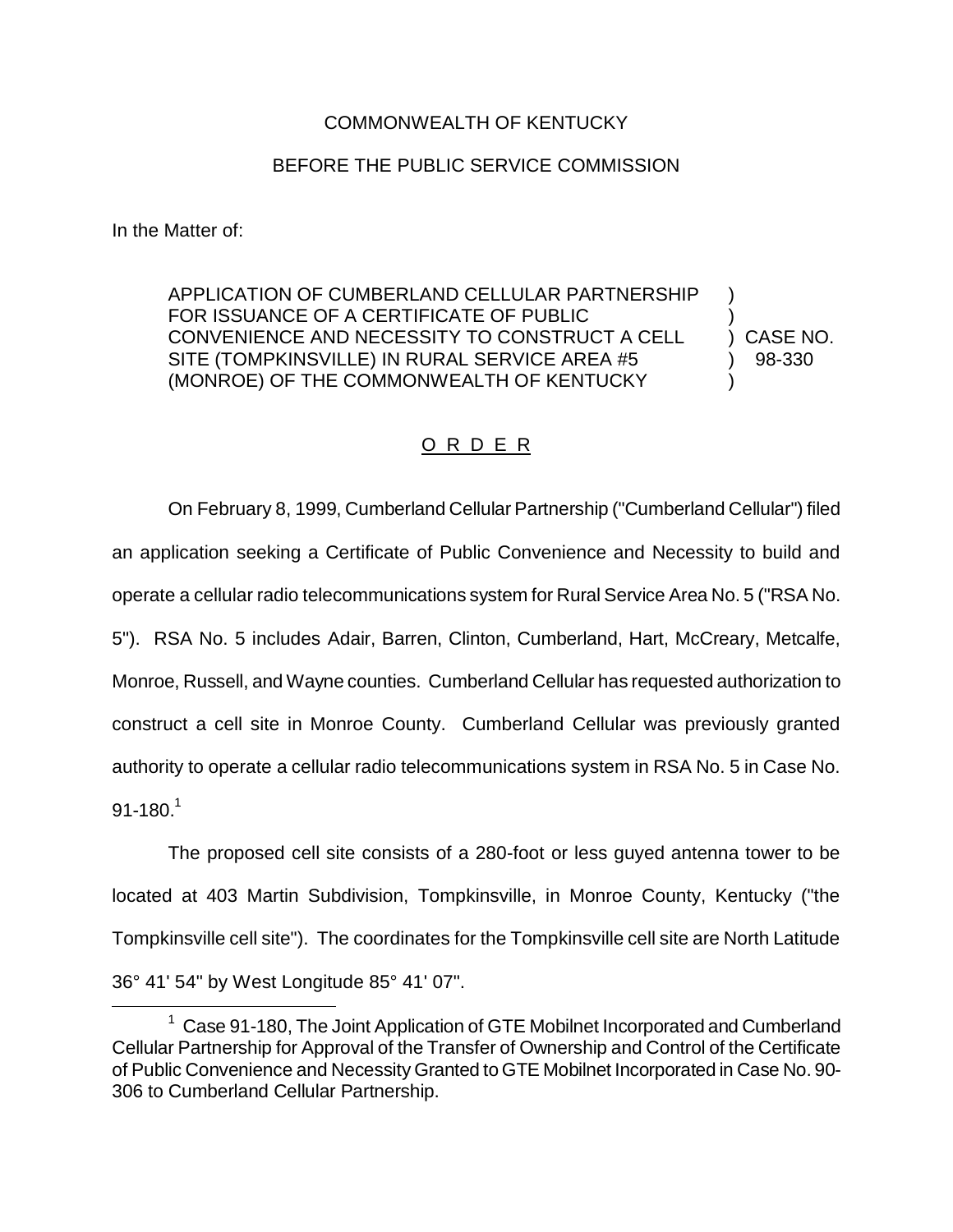Cumberland Cellular has provided information regarding the structure of the tower, safety measures, and antenna design criteria for the Tompkinsville cell site. Based upon the application, the design of the tower and foundation conforms to applicable nationally recognized building standards, and the plans have been certified by a Registered Professional Engineer.

Pursuant to 807 KAR 5:063, Section 1, Cumberland Cellular notified the Monroe County Judge/Executive of the pending construction. Cumberland Cellular has filed applications with and received approvals from the Federal Aviation Administration and the Kentucky Airport Zoning Commission seeking approval for the construction and operation of the Tompkinsville cell site.

Cumberland Cellular has filed notices verifying that each person who owns property within 500 feet of the Tompkinsville cell site has been notified of the pending construction. The notice solicited any comments and informed the property owners of their right to intervene. In addition, notices were published in a newspaper of general circulation in Monroe County and were posted in a visible location on the proposed site and on the nearest public road. The posted notices remained posted for at least two weeks after Cumberland Cellular's application was filed. To date, no intervention requests have been received.

Pursuant to KRS 278.280, the Commission is required to determine proper practices to be observed when it finds, upon complaint or on its own motion, that the facilities of any utility subject to its jurisdiction are unreasonable, unsafe, improper, or insufficient. To assist the Commission in its efforts to comply with this mandate, Cumberland Cellular should notify the Commission if it does not use this antenna tower to provide cellular radio

-2-